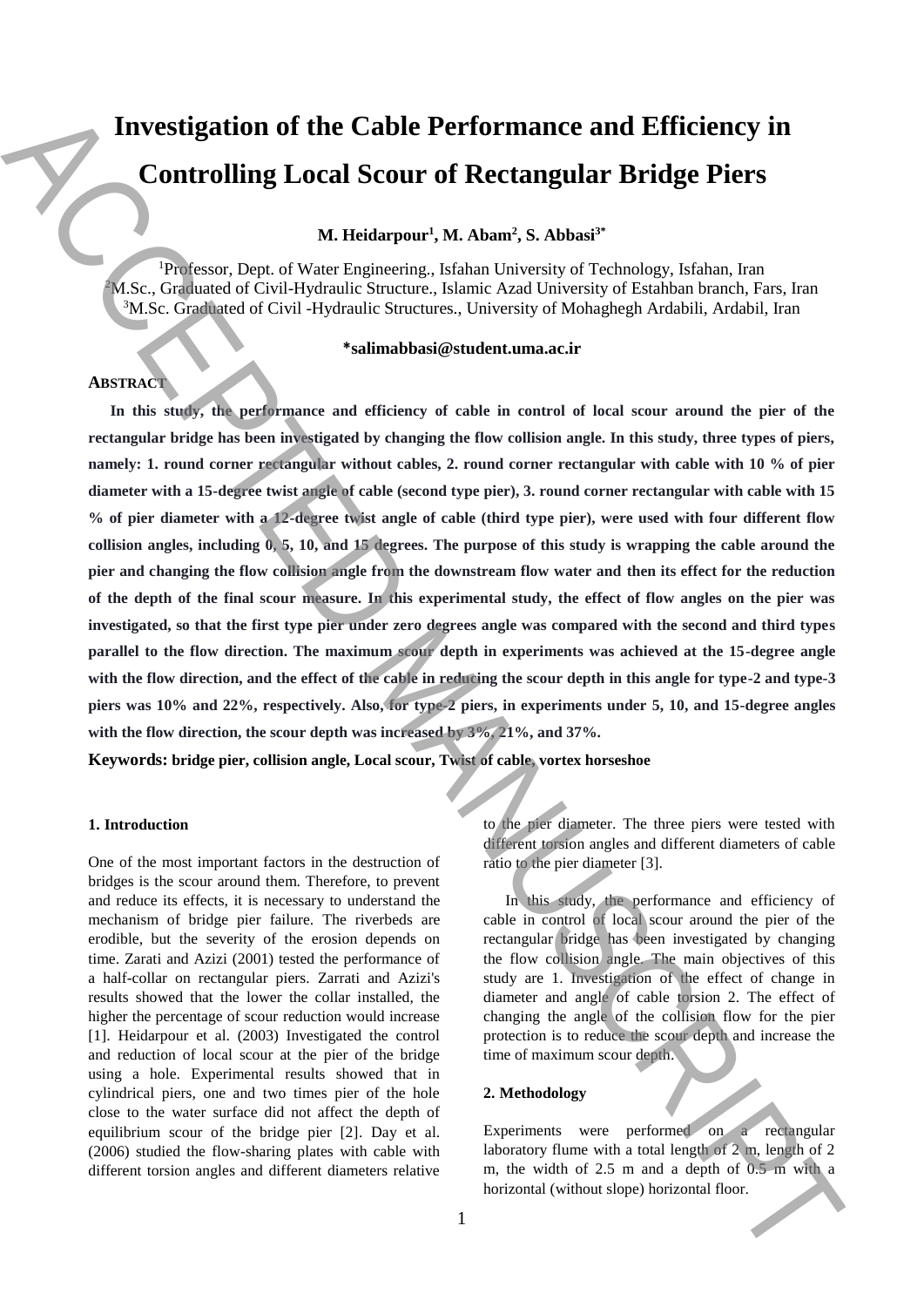In the present study, a constant flow discharge of 23 liters per second, adjusted by the graduated valve, was used. To eliminate the effect of canal walls on the depth of local scours of bridge foundations as defined by Radikivi and Ettema (1983), The minimum channel width to pier width ratio should be 6.25 [4]. Radikivi and Ettema (1983) concluded that the start of local scour around the foundations occurs at a velocity equal to half the critical velocity at the threshold of sediment particle movement and less than critical speeds, clear water scour conditions occur [5]. Therefore, all of these experiments were performed at the critical condition of 0.9 (0.9Vc). In the present study, more than 90 percent of the scour depth occurs within the first 8 hours, Therefore, each test was performed within the first 8 hours. Data collected by Chiew (1992), Chiew (1995), and Ettema (1980) under clear water and live bed conditions where ky (balanced scour depth) equals scour depth at specified depth The flow is more than 4 times the pier diameter ratio to the scour depth this value is also taken into account in the present study [5, 6, 7]. The person with  $\mu$  and the column state of 15% of the signals using the person of the Column state of the ACCEPTE COMPANUSCRIPT ( $\mu$ ) and  $\mu$  and  $\mu$ ) and  $\mu$  and  $\mu$  and  $\mu$  and  $\mu$  and  $\mu$  and  $\mu$  and  $\mu$  an

#### **3. Results and Discussion**

At the first moment of scour initiation, the depth of scour (Fig. 1) is very close to each other and there is little change in the angle of impact to the pier flow. According to observations, this type of pier coincides at zero and 5 ° angles and is located 90 minutes from the beginning of the scour with very little distance until the equilibrium time is reached. Over time, the activity of the takeoff vortices also declined sharply, so that most of the activity of the vortex was limited to moving and transporting particles driven by the vortex.



## **Figure 1. Time development scour of the first type of pier under zero, 5, 10 and 15-degree angles with the flow direction**

After 90 minutes, the pier curves will be subjected to a 15-degree slope higher than the other curves and as the angle of impact increases, the scour depth will increase. This can also be deduced from the research by Melville and Sutherland (1988). Increasing the collision angle to the pier causes the pier to become wider and ultimately to increase the power of the vortex. Therefore, as the angle of impact increases, the scour depth also increases, so that in this study, the experiments were performed on the first type pier at angles of 5, 10 and 15 degrees relative to the pier at zero angles. The degree of increase was 4%, 20%, and 35%, respectively.

it can be seen from Fig. (2) that the angular deviation of the pier flow from zero to 5 ° does not have much effect on the final scour depth. In Experiment 10 and 15-degrees, as the first type piers under these angles, the slope continues completely until 90 minutes after the onset of scour, after which the pier has a steeper slope of about 15 degrees until about 3 degrees. The hours continue to run parallel to each other again. Second type pier under  $5^\circ$  angle with flow direction compared to pier type 12% depth reduction, pier type 10 ° with angle 10% with flow direction lower 10% final depth of scour and angle of 15 ° In the direction of flow, they have the highest scour depth, and the effect of cable in reducing the scour depth for this angle for pier type 2 is 10%.



#### **Figure 2. Time development of scour the second type of pier under zero, 5, 10 and 15-degree angles with the flow direction**

The third type (Fig. 3) pier at an angle of  $5^{\circ}$  with an 18% decrease in flow direction compared to the first type. also, in experiments at a 10 ° angle with the direction of flow of the third type compared to the first type, the final depth of scour decreased by 17%. All experiments have the highest scour depth under a 15 degree angle with the flow direction and the effect of cable on reducing scour depth for this angle for the third type is 22%. Table (2) shows the percentage reduction of the final depth of the pier at the final depth of scour compared to the first type of pier at different flow angles.

Comparison of Figures (1, 2 and 3) showed that increasing the cable diameter can decrease the initial scour depth and the maximum depth. However, this increase in diameter must be in such a way that it has no operating limit and can be used. In the third type